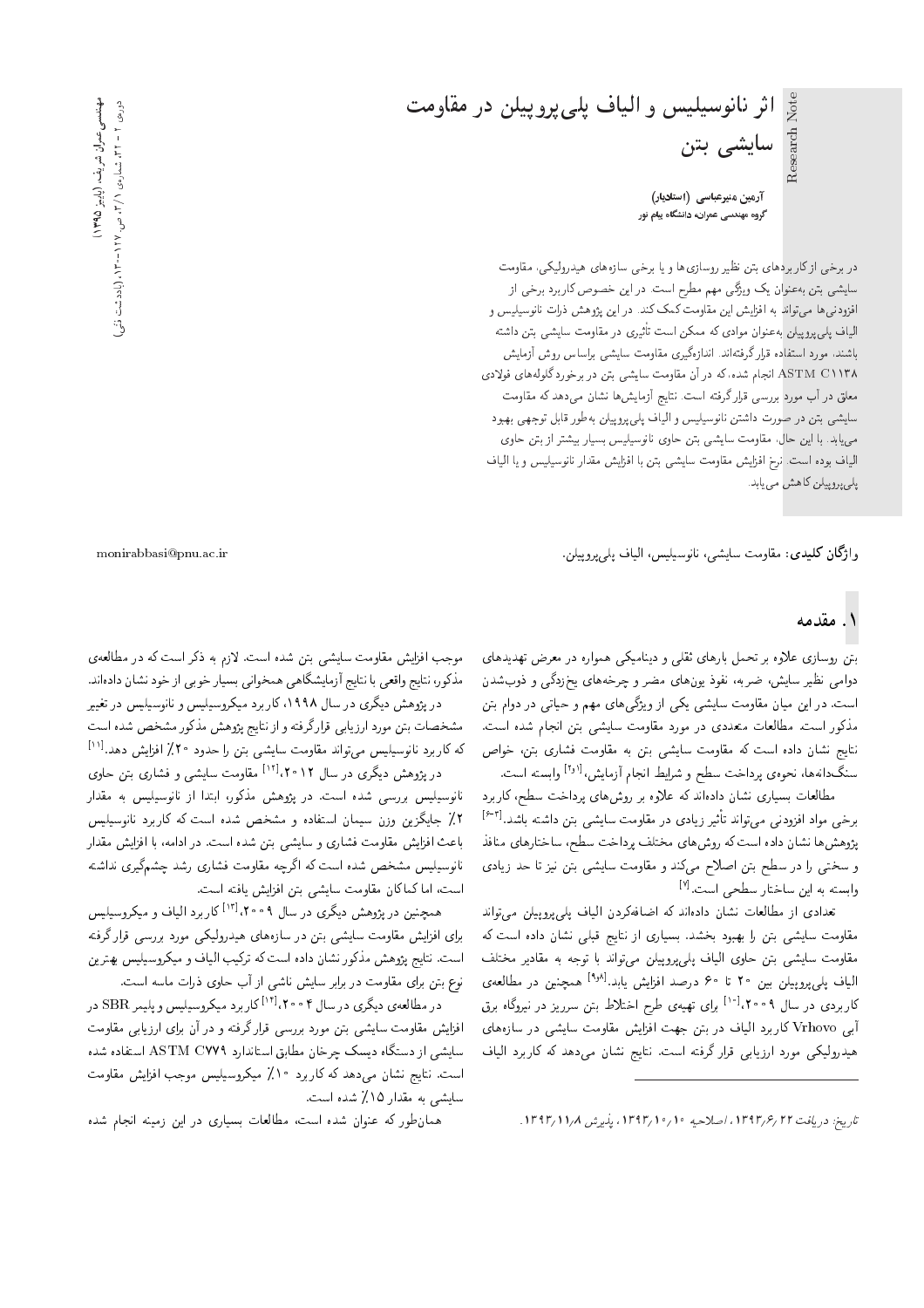است، اما در هیچکدام مقایسه ی اثر نانوسیلیس و الیاف پلی پروپیلن از بابت اثر بخشی همزمان در مقاومت سایشی و فشاری انجام نشده است. ضمن اینکه با توجه به تعدد کاربردهای بتن، روش های مختلف ارزیابی مقاومت سایشی در استانداردها وجود دارد، که در این پژوهش هدف ارزیابی مقاومت سایشی در سازههای هیدرولیکی مانند سرريز سدها و يا تونل هاى انتقال آب بوده است.

# ۲. روش آزمایش

## ٠١.٢ مصالح ونسبت مخلوط

سیمان مورد استفاده، سیمان پرتلند نوع دو کارخانهی سیمان تهران و ماسهی مصرفی از نوع رودخانهیی بوده است. شن مصرفی نیز از نوع رودخانهیی با درصد شکستگی حدود ۶۰٪ و اندازهی بیشینهی اسمی برابر ۱۹ میلیمتر بوده است. مشخصات سیمان و سنگدانه ی مصرفی به ترتیب در جدولهای ۱ و ۲ و خواص نانوسیلیس و همچنین الیاف پلی پروپیلن مصرفی نیز در جدولهای ۳ و ۴ ارائه شده است.

نسبت آب به مواد سیمانی برای تمام مخلوطها ۴۷٫۰ در نظر گرفته شده و نسبتهای اختلاط در جدول ۵ ارائه شده است، که در آن I بیانگر بتن معمولی، IF نشانهى بتن اليافى و IS نماد بتن حاوى نانوسيليس است.

#### ٢.٢. ساخت نمونه

برای ساخت بتن حاوی نانوسیلیس، ابتدا فوق روانکننده با مقداری از آب در مخلوط كن ملات ريخته و سپس نانوسيليس در سرعت بالا به مدت ۵ دقيقه اضافه و به هم زده شدهاند. سیمان، سنگدانه و باقیماندهی آب به مدت ۳ دقیقه در همزن بتن مخلوط شده و سپس مخلوط آب، فوق روانكننده، و نانوسیلیس به آرامی به آن اضافه و به مدت ۲ دقیقهی دیگر برای دست یابی به مخلوطی یکنواخت، به هم زده شدهاند.

برای ساخت بتن ساده و بتن حاوی الیاف پلی پروپیلن، به ترتیب شن، مقداری از آب، ماسه، سیمان و باقیماندهی آب که فوق روانکننده (با پایهی پلمی کربوکسیلات) در آن حل شده است، درون مخلوطکن بتن ریخته شده و پس از مخلوطشدن به مدت ٣ دقيقه، الياف بهتدريج به أن اضافه شده است. پس از اتمام افزودن الياف، به مدت ۲ دقیقهی دیگر برای همگن شدن کامل اختلاط، بتن به هم زده شده است.

در نهایت، بتن تازه در قالبهای مکعبی به ابعاد ١٥٠ میلی متر برای انجام أرمايش مقاومت فشارى و قالب استوانهيى به قطر و ارتفاع به ترتيب برابر ٣٠٠ و ۱۰۰ میلی متر برای انجام آزمایش سایش ریخته شده است. پس از بتن ریزی، تراکم با میز لرزان انجام و درنهایت، عملآوری نمونهها تا ۲۴ ساعت ابتدایی درون محفظهی

جدول ١. خواص شيميايي سيمان.

|  |  | $SO_r$ CaO MgO Fe <sub>r</sub> O <sub>r</sub> Al <sub>1</sub> O <sub>r</sub> SiO <sub>1</sub> |  |
|--|--|-----------------------------------------------------------------------------------------------|--|
|  |  | ۱٫۹۳ ۶۳٫۱۶ ۳٫۴۳ ۳٫۰۳ ۴٫۱۲ ۲۱٫۸۵                                                               |  |
|  |  |                                                                                               |  |

جدول ٢. خواص فيزيكي سنگ دانه.

|                           |                    | سنگدانهی ریز        |           | سنگدانهی درشت       |
|---------------------------|--------------------|---------------------|-----------|---------------------|
| مدول                      |                    | جرم حجمی اشباع درصد |           | جرم حجمی اشباع درصد |
|                           | حذب                | با سطح خشک          | جذب       | با سطح خشک          |
| نرمى                      | ۔ آپ               | $(\rm Kg/m^{\tau})$ | ا ب       | $(Kg/m^{\tau})$     |
| $\mathsf{r},\mathsf{r}$ . | $\mathsf{r}\wedge$ | YYY                 | $\lambda$ | YYY                 |

|                               |             | جدول ۳. خواص نانوسیلیس.                       |                       |               |                  |  |
|-------------------------------|-------------|-----------------------------------------------|-----------------------|---------------|------------------|--|
|                               | درصد        | سطح ويژه                                      | قطر                   |               | نوع مادەي        |  |
| (مترمر بع بر کیلوگرم)<br>خلوص |             |                                               | (نانومتر)             | افزودنى معدنى |                  |  |
| ۹۹                            |             | ه ه ه ه م                                     | $\lambda \cdot \pm 0$ |               | SiO <sub>t</sub> |  |
|                               |             | جدول ۴. خواص الياف پلي پروپيلن.               |                       |               |                  |  |
|                               | مقاومت كششى | جرم حجمى                                      | طول                   | قطر           | نوع              |  |
| (مگاياسكال)                   |             | $({\rm Kg/m^{\scriptscriptstyle\mathsf{T}}})$ | $\rm (mm)$            | (میکرون)      | الياف            |  |

عمل[وری (رطوبت نسبی بیش از ۹۵٪) صورت گرفته و پس از آن با بازکردن قالبها، آزمونهها تا سن ٢٨ روز درون حوضچهى عملآورى قرار داده شدهاند.

 $\Delta \Upsilon$ 

 $\Delta \, \circ$ 

 $400$ 

 $\mathbf{r}$  .

### ۳.۲. روش های آزمایش

یلی یروییلن

آزمایش مقاومت فشاری مطابق BS۱۸۸۱ انجام شده است. در این روش قالب های مکعبی به ابعاد ۱۵ سانته متر در سه لایه بتن ریزی می شوند و پس از ۲۸ روز عملآوری، با سرعت بارگذاری ۲؍۰ تا ۴؍۰ مگاپاسکال در ثانیه تحت بارگذاری قرار می گیرند. در این پژوهش، ۷ مخلوط استفاده شده است، که برای انجام آزمایش مقاومت فشارى، از هر مخلوط يک نمونه (شامل ۳ آزمونه) گرفته شده است.

آزمایش مقاومت سایشی نیز مطابق استاندارد ASTM C۱۱۳۸ انجام شده است. در این روش نمونهی استوانه یی بتن به قطر ۳۰ و ارتفاع ۱۰ سانتی متر در کف محفظهیی فولادی قرار داده و روی آن آب ریخته می شود. در آب ذکرشده، ۷۰ گلولهی فولادی به قطرهای مختلف ریخته میشود. سپس پره یی درون آب قرار می،گیرد و آب و گلولهها را با سرعت تقریبی °۲۲۰ دور در دقیقه میچرخاند. این .<br>فرایند در ۶ دورهی ۱۲ ساعتی تکرار و نتیجهی آزمایش از تغییر جرم بتن در اثر سایش مشخص می شو<mark>د</mark>.

## ٣. نتايج آزمايش ها ٠١.٣ مقاومت فشارى

جدول ۶، مقاومت فشاری ۲۸ روزهی طرح های اختلاط مختلف را نشان می دهد. ملاحظه میشود که افزودن الیاف، اثرکمی در افزایش مقاومت فشاری داشته است، در حالی که مقاومت مخلوطهای حاوی نانوسیلیس به مراتب بیشتر افزایش یافتهاند.

افت جزئی مقاومت در مخلوط IF۰/۵ ممکن است به دلیل خطاهای آزمایشگاهی باشد، اما چیزی که مشخص است کاربرد الیاف یلی پروییلن اثری زیادی در مقاومت فشاری بتن ندارد، اگرچه براساس مشاهدات چشمی در زمان شکست نمونه، كرنش قابل تحمل بتن اليافي قبل ازگسيختگي چندين برابر بتن معمولي است.

مخلوطهای حاوی نانوسیلیس اگرچه براساس مشاهدات چشمی تأثیری در افزایش کرنش قابل تحمل بتن قبل ازگسیختگی نداشتهاند، اما براساس مقادیر مختلف نانوسیلیس، بین ۱۰ تا ۳۵ درصد موجب افزایش مقاومت فشاری بتن شدهاند.

#### ۲.۳. مقاومت سایشهی

نتايج مقاومت سايشي ٢٨ روزهى نمونهها در جدول ٧ نشان داده شده است. همانطور که ملاحظه می شود، مقاومت سایشی تمامی مخلوطها نسبت به بتن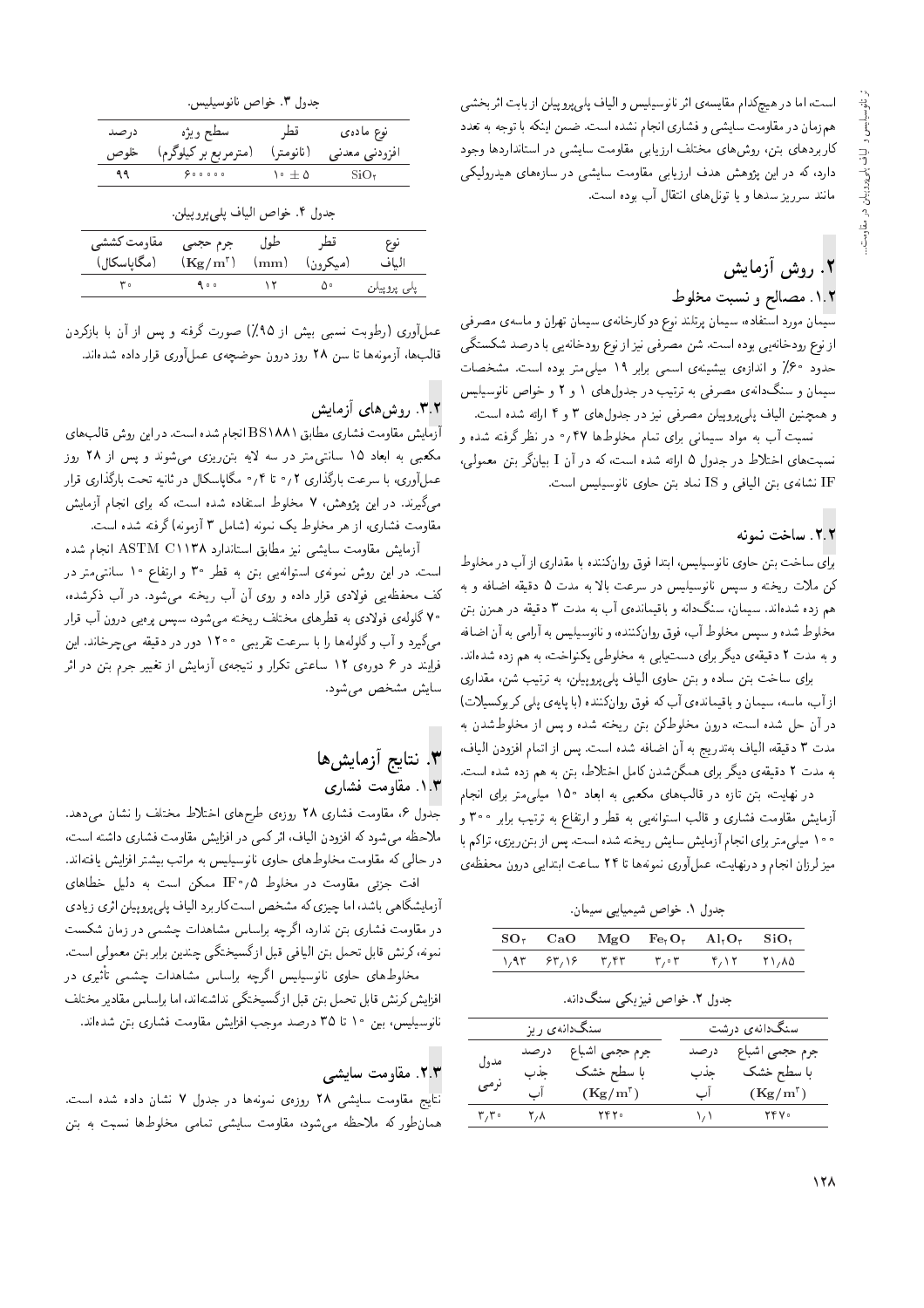| اسلامب<br>(سانتي متر) | فوق روانكننده<br>(ليتر) | نانوسيليس                    | الياف<br>پلی پرو پیلن | ماسه | شن                          | سيمان | آب  | معرف<br>مخلوط         |
|-----------------------|-------------------------|------------------------------|-----------------------|------|-----------------------------|-------|-----|-----------------------|
| ٨                     | $\mathbf{r},\mathbf{r}$ |                              |                       | 900  | $\lambda$ o o o             | ۳۵۰   | ۱۶۵ | $\mathbf{I}$          |
| ٣                     | $\mathbf{r}_{1}$ .      | $\overline{a}$               | $\cdot$ , 20          | 900  | 1000                        | ۳۵۰   | ۱۶۵ | $IF^{\circ}/\delta$   |
| ٢                     | T/TQ                    |                              | $\circ$ , 9, $\circ$  | 9.00 | 1000                        | ۳۵۰   | ۱۶۵ | $IF \setminus$        |
| ١                     | T/V                     |                              | 1.70                  | 9.00 | 1000                        | ۳۵۰   | ۱۶۵ | $IF \setminus \Delta$ |
| ٣                     | 4,0.                    | $\mathsf{r},\mathsf{\Delta}$ | $\equiv$              | 900  | 1000                        | rr9,0 | ۱۶۵ | $IS \setminus$        |
|                       | $\Delta/\Delta$ .       | ٧                            | $\equiv$              | 900  | ه ه ۱                       | ٣۴٣   | ۱۶۵ | ISY                   |
|                       | $V/\circ \circ$         | ۰٫۵                          |                       | 900  | $\lambda \circ \circ \circ$ | rr1,0 | ۱۶۵ | ISY                   |
|                       |                         |                              |                       |      |                             |       |     |                       |

حدول ۵. نسبت های اختلاط نمونهها (کیلوگرم بر متر مکعب).

جدول ۶. مقاومت فشاری ۲۸ روزهی نمونهها.

|  |  |  | $\text{ISY} = \text{ISY} = \text{ISY} = \text{IF} \setminus \Delta = \text{IF} \setminus \Delta = \text{IF} \setminus \Delta = \text{IF} \setminus \Delta = \text{IF} \setminus \Delta = \text{IF} \setminus \Delta = \text{IF} \setminus \Delta = \text{IF} \setminus \Delta = \text{IF} \setminus \Delta = \text{IF} \setminus \Delta = \text{IF} \setminus \Delta = \text{IF} \setminus \Delta = \text{IF} \setminus \Delta = \text{IF} \setminus \Delta = \text{IF} \setminus \Delta = \text{IF} \setminus \Delta = \text{IF} \setminus \Delta = \text{IF} \setminus \Delta =$ |
|--|--|--|------------------------------------------------------------------------------------------------------------------------------------------------------------------------------------------------------------------------------------------------------------------------------------------------------------------------------------------------------------------------------------------------------------------------------------------------------------------------------------------------------------------------------------------------------------------------------------|
|  |  |  | مقاومت فشاری (مگاپاسکال) ۵۶٫۸ – ۴۳٫۰ – ۴۴٫۸ – ۴۴٫۸ – ۵۶٫۸ – ۵۶٫۸ – ۵۶٫۸                                                                                                                                                                                                                                                                                                                                                                                                                                                                                                            |

جدول ٧. نتايج حاصل از مقاومت سايشي نمونهها.

|  | ISY ISY IS\ IF\, $\Delta$ IF\ IF\, $\Delta$ |  | معرف مخلوط                                                                                |
|--|---------------------------------------------|--|-------------------------------------------------------------------------------------------|
|  |                                             |  | متوسط ارتفاع ساییدهشده در انتهای آزمایش (میلی متر) ۵٫۲ تا ۳٫۲ تا ۳٫۲ تا ۲٫۲ تا ۱٫۴ تا ۱٫۴ |
|  |                                             |  | درصد سایش نسبت به مخلوط مرجع مسلم ۱۰۰ - ۴۲ - ۴۲ - ۴۲ - ۲۷ - ۲۷                            |

معمولی افزایش یافته است. اما رشد مقاومت سایشی مخلوط های حاوی نانوسیلیس به مراتب بیشتر از مخلوط های حاوی الیاف است. بهعبارت دیگر، الیاف پلی پروپیلن مصرفی با توجه به مقدار مصرف آن در بتن در حدود ۲۹ تا ۴۰ درصد توانستهاند سایش بتن را کاهش دهند، اما این مقدار کاهش در بتن های حاوی نانوسیلیس وابسته به مقدار مصرف آن بين ۴۸ تا ۷۳ درصد بوده است. افزايش مقاومت  ${\rm Ca(OH)}$ ، سایشی بتن حاوی نانوسیلیس به دلیل کاهش تعداد و ابعاد بلورهای و جايگزيني آن با زل C-S-H است. از نتايج جدول ٧ مي توان دريافت كه افزایش مقدار الیاف پل<sub>می</sub>پروپیلن و همچنین نانوسیلیس در مخلوطهای بتنی باعث افزایش مقاومت سایشی بتن می شود، اگرچه اثربخش کاربرد نانوسیلیس از كاربرد الياف پلي پروپيلن به مراتب بيشتر است. علت احتمالي اين خاصيت، پراکندهشدن بهتر ذرات نانوسیلیس در داخل بتن و ایجاد یکنواختی بهتر در بتن است، در حالي كه در بتن اليافي بهبود خواص به شكل نسبتاً غيريكنواخت است.

### **۳**.۳. رابطه یبین مقاومت سایشی و مقاومت فشاری

نمودار مقاومت فشاري در برابر درصد سايش نسبت به مخلوط مرجع در شكل ١ نشان داده شده است. همان طور که ملاحظه می شود، در مخلوط های حاوی نانوسیلیس و مخلوط مرجع بين مقاومت فشارى و درصد سايش نسبت به مخلوط مرجع، رابطهی نسبتاً خطی برقرار است. به طوری که ضریب همبستگی در ۴ مخلوط مذکور بیش از ۹۵٪ بوده است. در حالی که این رابطه بین مخلوط های الیافی صادق نیست. علت احتمالی این پدیده، اثر نانوسیلیس در افزایش همزمان مقاومت فشاری و سایشی بتن است، در حالی که الیاف پلی پروپیلن با وجود افزایش مقاومت سایشی، تأثیر چندانی در مقاومت فشاری بتن ندارد. مطابق شکل ۱،



شکل ۱. رابطهی مقاومت فشاری و درصد سایش نسبت به مخلوط مرجع.

افزایش مقدار نانوسیلیس در بتن موجب افزایش مقاومت فشاری و سایشی آن مىشود.

# ۴. نتیجهگیری

براساس موارد عنوانشده، این نتایج از پژوهش حاضر استخراج شده است:

- ــ مقاومت سایشی بتن را می توان با اضافهکردن نانوسیلیس و یا الیاف پلی پروپیلن به نحو مطلوبی افزایش داد. با این حال، اثر نانوسیلیس در افزایش مقاومت سایشی به مراتب از اثر الیاف یلی پروییلن بیشتر است.
- ـ افزايش مقدار مصرف نانوسيليس دربتن موجب افزايش همزمان مقاومت فشارى و سایشی آن می شود. مقاومت سایشی بتن حاوی نانوسیلیس، با افزایش مقاومت فشارى افزايش مىيابد، كه اين رابطه نسبتاً خطى است.